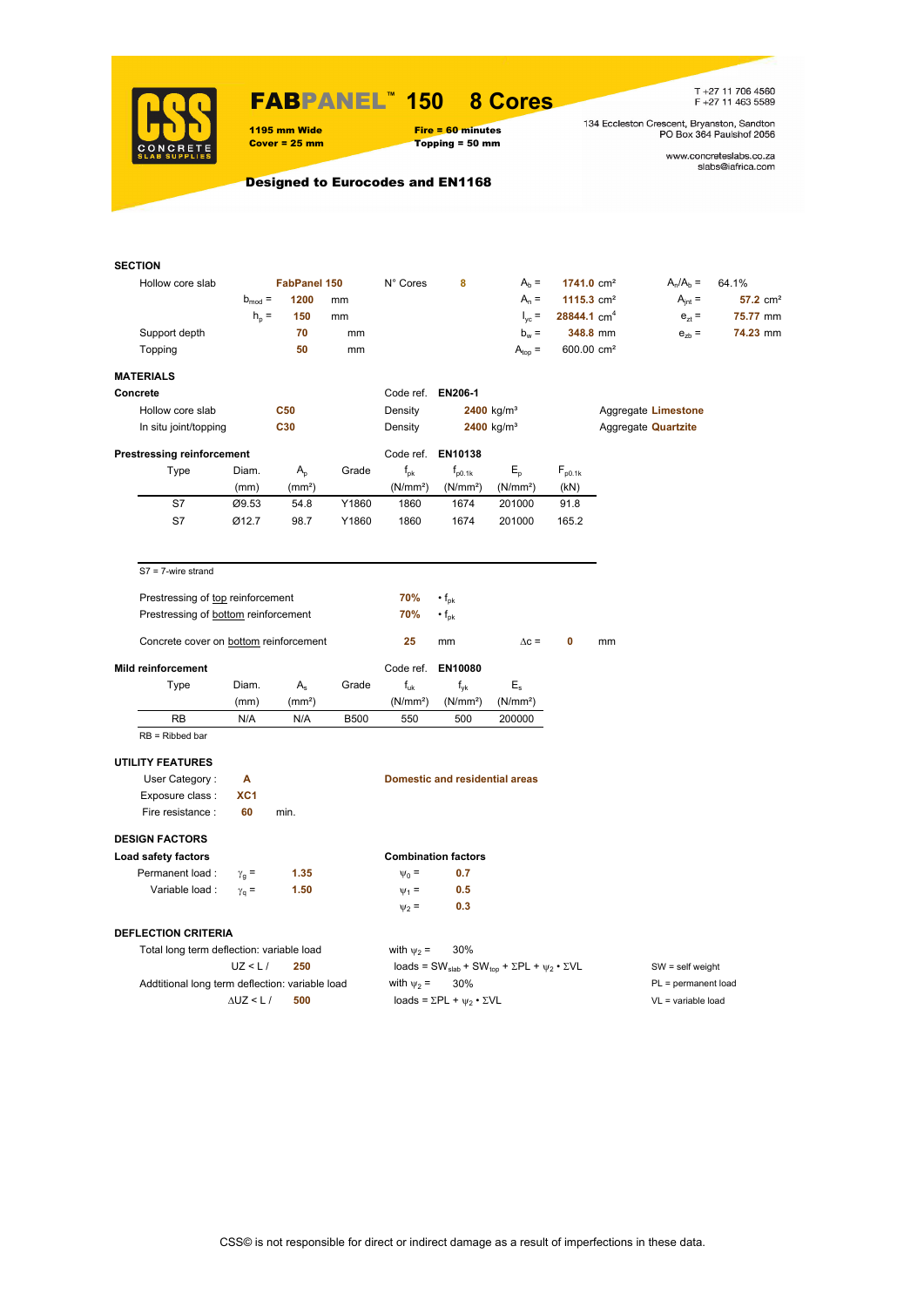

# FABPANEL**™ 150 8 Cores**

#### 1195 mm Wide Fire = 60 minutes<br>
Cover = 25 mm Topping = 50 mm Topping = 50 mm

T+27 11 706 4560<br>F+27 11 463 5589

134 Eccleston Crescent, Bryanston, Sandton<br>PO Box 364 Paulshof 2056

www.concreteslabs.co.za<br>slabs@iafrica.com

Designed to Eurocodes and EN1168

### **This Load Span Table is for guidance only and should not be considered as a complete calculation.**

| <b>Reinforcement type</b>                 |         | <b>STR 01</b> | <b>STR 02</b> | <b>STR 03</b> |  |  |  |  |
|-------------------------------------------|---------|---------------|---------------|---------------|--|--|--|--|
| <b>Top reinforcement</b>                  |         |               |               | 2xØ9.53       |  |  |  |  |
| <b>Bottom reinforcement</b>               |         | 5xØ9.53       | 7xØ9.53       | 9xØ9.53       |  |  |  |  |
| <b>Reinforcement</b> (kg/m <sup>2</sup> ) |         | 1.80          | 2.52          | 3.96          |  |  |  |  |
| $M_{Rd}$                                  | (kNm/m) | 57.4          | 76.3          | 96.7          |  |  |  |  |
| $V_{nc,Rd}$                               | (kN/m)  | 62.4          | 65.0          | 69.3          |  |  |  |  |
| $V_{c, Rd}$                               | (kN/m)  | 45.3          | 63.7          | 80.4          |  |  |  |  |

| <b>Permanent</b><br>load | <b>Variable</b><br>load  |      | <b>CLEAR SPAN (IN METERS)</b> |      |                             |  |         |  |  |  |  |
|--------------------------|--------------------------|------|-------------------------------|------|-----------------------------|--|---------|--|--|--|--|
| $g$ (kN/m <sup>2</sup> ) | $q$ (kN/m <sup>2</sup> ) |      |                               |      | $\frac{L_{\sup}}{L_{\sup}}$ |  | $L_{n}$ |  |  |  |  |
| 1.50                     | 1.50                     | 7.85 | 8.59                          | 8.54 |                             |  |         |  |  |  |  |
| 1.50                     | 2.00                     | 7.51 | 8.41                          | 8.37 |                             |  |         |  |  |  |  |
| 1.50                     | 2.50                     | 7.19 | 8.24                          | 8.20 |                             |  |         |  |  |  |  |
| 1.50                     | 3.00                     | 6.90 | 7.95                          | 8.04 |                             |  |         |  |  |  |  |
| 1.50                     | 3.50                     | 6.65 | 7.66                          | 7.89 |                             |  |         |  |  |  |  |
| 1.50                     | 4.00                     | 6.42 | 7.40                          | 7.76 |                             |  |         |  |  |  |  |
| 1.50                     | 5.00                     | 6.02 | 6.95                          | 7.51 |                             |  |         |  |  |  |  |
| 1.50                     | 6.00                     | 5.70 | 6.57                          | 7.30 |                             |  |         |  |  |  |  |
| 1.50                     | 7.00                     | 5.42 | 6.25                          | 7.03 |                             |  |         |  |  |  |  |
| 1.50                     | 8.00                     | 5.18 | 5.97                          | 6.71 |                             |  |         |  |  |  |  |
| 1.50                     | 9.00                     | 4.96 | 5.72                          | 6.44 |                             |  |         |  |  |  |  |
| 1.50                     | 10.00                    | 4.78 | 5.50                          | 6.19 |                             |  |         |  |  |  |  |
| 1.50                     | 12.50                    | 4.38 | 5.05                          | 5.69 |                             |  |         |  |  |  |  |
| 1.50                     | 15.00                    | 4.08 | 4.70                          | 5.29 |                             |  |         |  |  |  |  |
| 1.50                     | 20.00                    | 3.60 | 4.06                          | 4.29 |                             |  |         |  |  |  |  |

#### **SECTION - self weight**

| Precast slab:           | 2.19 | kN/m <sup>2</sup> |                                |      |                   |                            |
|-------------------------|------|-------------------|--------------------------------|------|-------------------|----------------------------|
| Joint:                  | 0.11 | kN/m <sup>2</sup> | $\Rightarrow$ Sum =            | 2.30 | kN/m <sup>2</sup> | $(slab + ioint)$           |
| Topping :               | 1.18 | kN/m <sup>2</sup> | $\Rightarrow$ Sum =            | 3.48 | kN/m <sup>2</sup> | $(slab + joint + topping)$ |
| <b>UTILITY FEATURES</b> |      |                   |                                |      |                   |                            |
| User Category:          | А    |                   | Domestic and residential areas |      |                   |                            |
| Exposure class:         | XC1  |                   | Fire resistance :              | 60   | min.              |                            |

### **DEFLECTION CRITERIA**

Long term part of variable load  $v_2 = 0.3$ 

- Long term TOTAL deflection under self weight of the slab + total permanent load + 30% of the variable load < L / 250

- Long term ADDITIONAL deflection under total permanent load + 30% of the variable load < L / 500